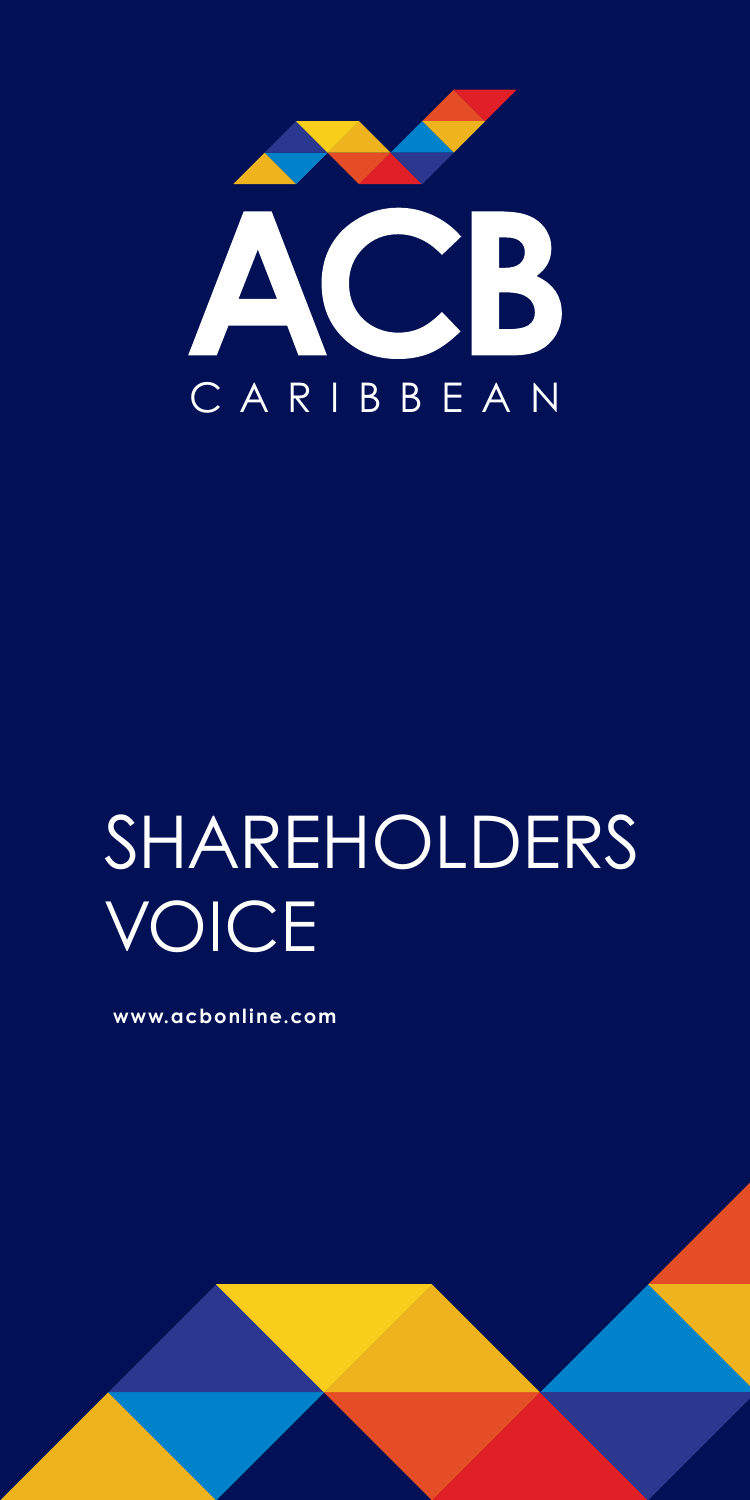ACB Caribbean remains committed to compliance with best practices in the area of Corporate Governance. One important feature is recognizing the importance of Shareholder Engagement and that as a consequence, our Shareholders should be provided with the appropriate mechanism to "voice" any concerns and/or to submit any recommendations for the consideration of the Board of Directors and /or the wider Shareholder base.

•A counter- proposal to a resolution submitted by the Board of Directors for Shareholders' approval at an Annual General Meeting or Special Meeting of **Shareholders** 

This Fact Sheet seeks to guide Shareholders on the process for submitting Shareholder Proposals and to requisition a Special Shareholders Meeting.

#### Note the following references below:

- •"the Act" refers to the Companies Act, 1995 (as amended)
- •"the Bylaws" refers to ACB's Bylaws, as last amended on December 30, 2020.

## WHAT CAN THE SHAREHOLDER PROPOSE?

Best practice dictates that a Shareholder Proposal should be a well-conceived and supported recommendation to take a specific course of action.

*A proposal may consist of the following:*

•Suggested changes to a specific ACB Caribbean policy or its Bylaws

•Nominations for the election of directors signed by one or more holders of shares representing in the aggregate no less than 5% of the shares of the Company.

A proposal shall not be submitted by a Shareholder primarily for the purpose of enforcing a personal claim, redressing a personal grievance, promoting a general political, economic or social cause or as an abuse of rights to secure publicity.

As provided for under section 115 (2) of the Act, a Shareholder Proposal should be supported by a statement by the Shareholder of not more than 200 words and should be included in the Circular to Shareholders distributed in advance of a Shareholders Meeting.

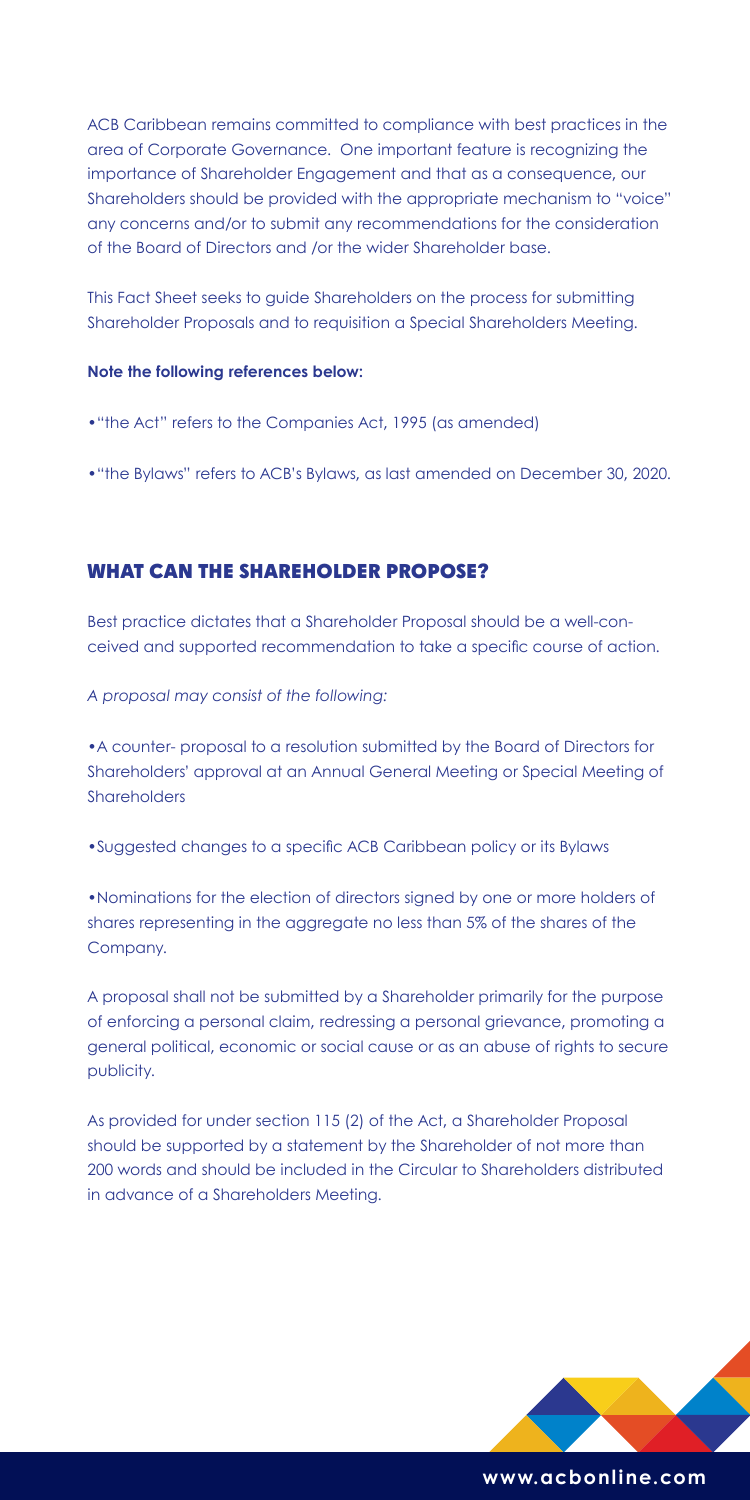## WHERE DO YOU SEND SHAREHOLDER PROPOSALS?

#### For the attention of:

Legal Counsel/ Corporate Secretary Legal/ Secretariat Department ACB Caribbean Head Office Thames and St. Mary's Streets P.O. Box 95 St. John's, Antigua.

## WHAT IS THE DEADLINE FOR SUBMITTING SHAREHOLDER PROPOSALS?

Shareholders are encouraged to be timely in submitting their proposals, if any, noting that it still remains the responsibility of the Board of Directors to review the proposal and decide whether to include same in the Circular to Shareholders.

Proposals should be submitted at least 90 days before the anniversary date of the previous Annual Meeting of Shareholders. (s.117 (a) of the Act)

#### PRESENTING THE PROPOSAL

*A Shareholder who has submitted a proposal that has been included in the Circular to Shareholders, will need to attend the Shareholders Meeting to present the proposal.*

*Voting on proposals will follow the procedures as provided for in the Company's Bylaws. (Article 12.7)*

## SHAREHOLDER PROPOSALS

#### WHAT IS A SHAREHOLDER PROPOSAL?

*A Shareholder Proposal is a written submission to the Board of Directors by a Shareholder of Antigua Commercial Bank Ltd. who is entitled to vote at an Annual General Meeting and may comprise of notice of any matter that the Shareholder wishes to raise at or add to the agenda of an upcoming Shareholders Meeting. (s.114 of the Act)*